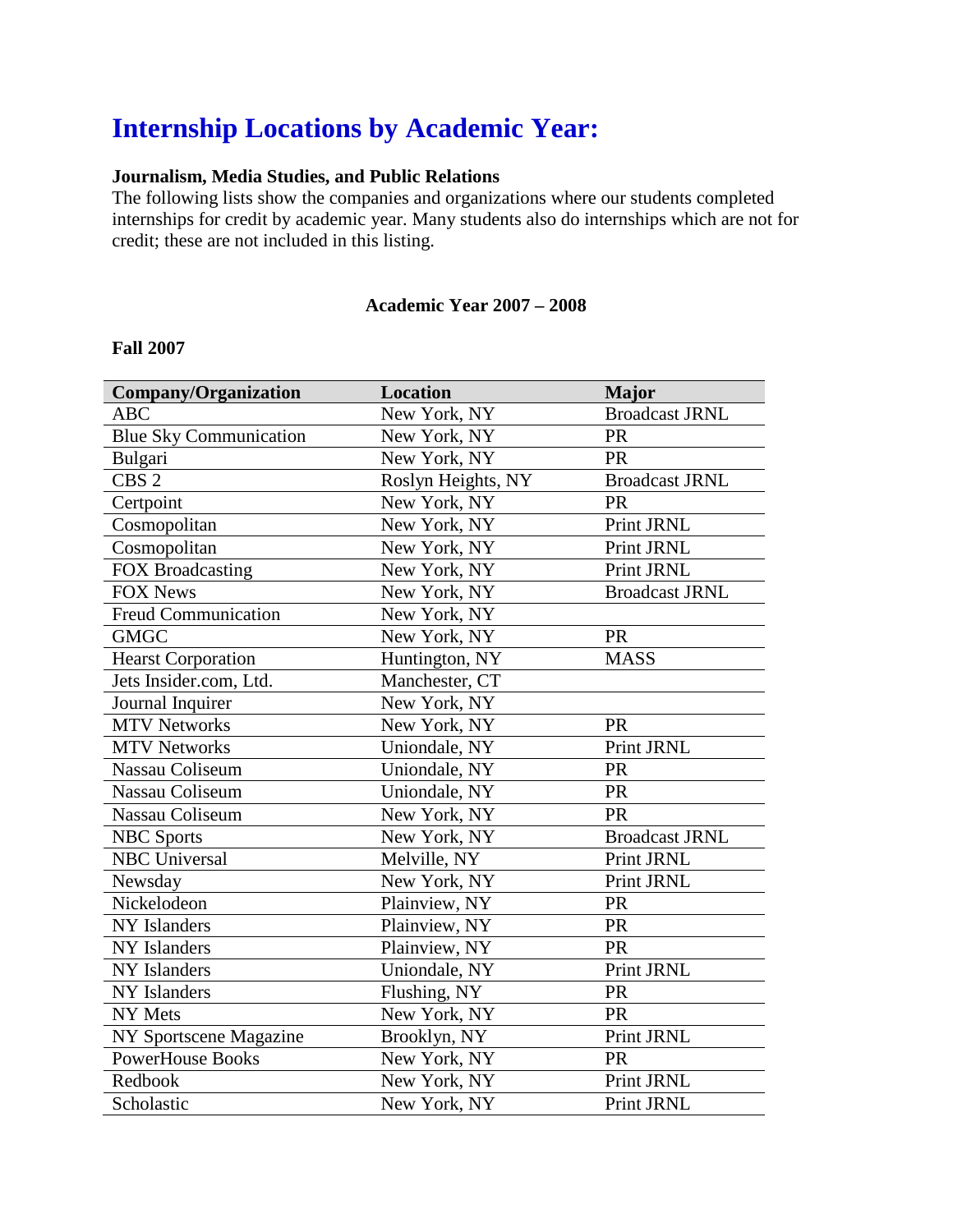| Company/Organization    | <b>Location</b> | <b>Major</b> |
|-------------------------|-----------------|--------------|
| <b>SPIN Magazine</b>    | New York, NY    | Print JRNL   |
| <b>Stanton Crenshaw</b> | New York, NY    | PR           |
| Village Voice           | New York, NY    | Print JRNL   |

## **Spring 2008**

| <b>Company/Organization</b>     | <b>Location</b>      | <b>Major</b>          |
|---------------------------------|----------------------|-----------------------|
| <b>5W Public Relations</b>      | New York, NY         | PR                    |
| <b>ACJ Communications</b>       | Massapequa Park, NY  | Print JRNL            |
| <b>BET</b> Interactive          | New York, NY         | Print JRNL            |
| <b>Big Hassle Media</b>         | New York, NY         | <b>MASS</b>           |
| <b>CBS</b> Sports               | New York, NY         | <b>Broadcast JRNL</b> |
| <b>Conde Nast</b>               | New York, NY         | PR                    |
| <b>CosmoGirl Magazine</b>       | New York, NY         | Print JRNL            |
| Details Magazine                | New York, NY         | Print JRNL            |
| <b>Devries Public Relations</b> | New York, NY         | PR                    |
| <b>Disney Guest Relations</b>   | Orlando, FLA         | <b>PR</b>             |
| EM & LO                         | Red Hook, NY         | Print JRNL            |
| <b>ETV</b> Media                | New York, NY         | <b>Broadcast JRNL</b> |
| <b>Flying Television</b>        | New York, NY         | <b>Broadcast JRNL</b> |
| <b>Flying Television</b>        | New York, NY         | PR                    |
| Ford Models                     | New York, NY         | <b>Broadcast JRNL</b> |
| Fox Broadcasting                | New York, NY         | Print JRNL            |
| Fox Entertainment               | New York, NY         | PR                    |
| Fox News                        | New York, NY         | PR                    |
| Frost & Sullivan                | Rockville Centre, NY | <b>PR</b>             |
| G.S. Schwartz & Co.             | New York, NY         | PR                    |
| <b>Hawkins International</b>    | New York, NY         | PR                    |
| Hearst Business Comm., Inc.     | Uniondale, NY        | Print JRNL            |
| IRS Corp. Television            | Lanham, MD           | <b>MASS</b>           |
| <b>J9 Public Relations</b>      | Massapequa, NY       | <b>PR</b>             |
| <b>J9 Public Relations</b>      | Massapequa, NY       | <b>PR</b>             |
| Jive Records/Sony BMG           | New York, NY         | PR                    |
| Kaplan Publishing               | New York, NY         | Print JRNL            |
| La Force & Stevens              | New York, NY         | PR                    |
| LaForce & Stevens               | New York, NY         | <b>PR</b>             |
| LI Radio Group                  | Farmingdale, NY      | <b>MASS</b>           |
| Lightworks/KPI                  | New York, NY         | <b>Broadcast JRNL</b> |
| <b>Long Island Press</b>        | Syosset, NY          | Print JRNL            |
| <b>Long Island Press</b>        | Syosset, NY          | Print JRNL            |
| <b>MTV Networks</b>             | New York, NY         | <b>Broadcast JRNL</b> |
| <b>MTV Networks</b>             | New York, NY         | PR                    |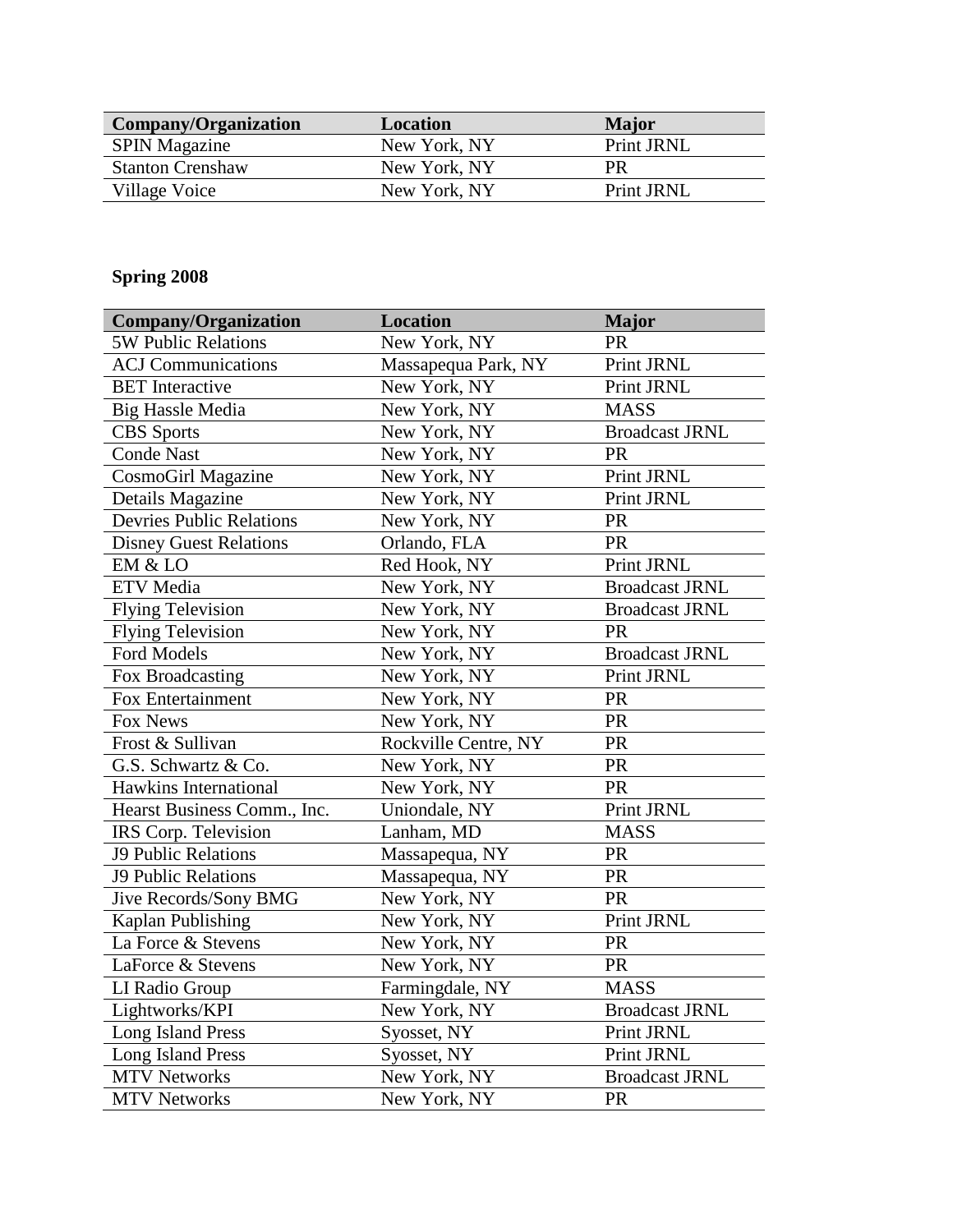| <b>Company/Organization</b>      | <b>Location</b>    | <b>Major</b>          |
|----------------------------------|--------------------|-----------------------|
| <b>Nassau County Human</b>       | Mineola, NY        | Print JRNL            |
| Resources                        |                    |                       |
| National MS Society              | Melville, NY       | <b>PR</b>             |
| <b>NBC Universal/NBC News</b>    | New York, NY       | Print JRNL            |
| New York 1 News                  | New York, NY       | <b>Broadcast JRNL</b> |
| New York 1 News                  | New York, NY       | <b>Broadcast JRNL</b> |
| News 12 Long Island              | Woodbury, NY 11797 | <b>Broadcast JRNL</b> |
| News 12 Long Island              | Woodbury, NY       | <b>Broadcast JRNL</b> |
| NY Mets                          | Flushing, NY       | <b>PR</b>             |
| Quinn & Co.                      | New York, NY       | <b>PR</b>             |
| <b>RCA Music Group</b>           | New York, NY       | <b>PR</b>             |
| Spin Magazine                    | New York, NY       | Print JRNL            |
| The Bus. Development Group       | Garden City, NY    |                       |
| The Bus. Development Group       | Garden City, NY    |                       |
| The First 30 Days                | New York, NY       | Print JRNL            |
| The New Victory Theatre          | New York, NY       | <b>PR</b>             |
| The Village Voice                | New York, NY       | Print JRNL            |
| <b>Transit Transit News</b>      | Brooklyn, NY       | <b>Broadcast JRNL</b> |
| <b>Transit Transit News</b>      | Brooklyn, NY       | <b>Broadcast JRNL</b> |
| Versace                          | New York, NY       | <b>PR</b>             |
| Vice Magazine                    | Brooklyn, NY       | Print JRNL            |
| Village Voice                    | New York, NY       | Print JRNL            |
| WABC-TV - 7 On Your Side         | New York, NY       | <b>Broadcast JRNL</b> |
| WLIW                             | New York, NY       | <b>PR</b>             |
| <b>WNYC Radio - Brian Lehrer</b> | New York, NY       | <b>Broadcast JRNL</b> |
| Show                             |                    |                       |

### **Summer 2008**

| <b>Company/Organization</b>     | <b>Location</b>   | <b>Major</b>          |
|---------------------------------|-------------------|-----------------------|
| 1-800-flowers.com               | Carle Place, NY   | <b>PR</b>             |
| <b>ABC 7/WMAR-TV</b>            | Baltimore, MD     | <b>Broadcast JRNL</b> |
| <b>Absolute Pitch PR</b>        | New York, NY      | <b>PR</b>             |
| <b>AHRC</b>                     | Brookville, NY    | <b>PR</b>             |
| Arts Alliance America           | New York, NY      | <b>PR</b>             |
| Aventura Catering/Aramark       | Los Angeles, CA   | <b>PR</b>             |
| <b>Bloomingdales</b>            | Garden City, NY   | <b>PR</b>             |
| <b>Blue Sky Communications</b>  | New York, NY      | <b>PR</b>             |
| Brownstein & Associates         | New York, NY      | <b>PR</b>             |
| CBS-3, /CW Philly 57            | Philadelphia, PA  | <b>Broadcast JRNL</b> |
| <b>Cheryl Andrews Marketing</b> | Coral Gables, FLA | <b>PR</b>             |
| Columbia Broadcasting System    | New York, NY      | <b>Broadcast JRNL</b> |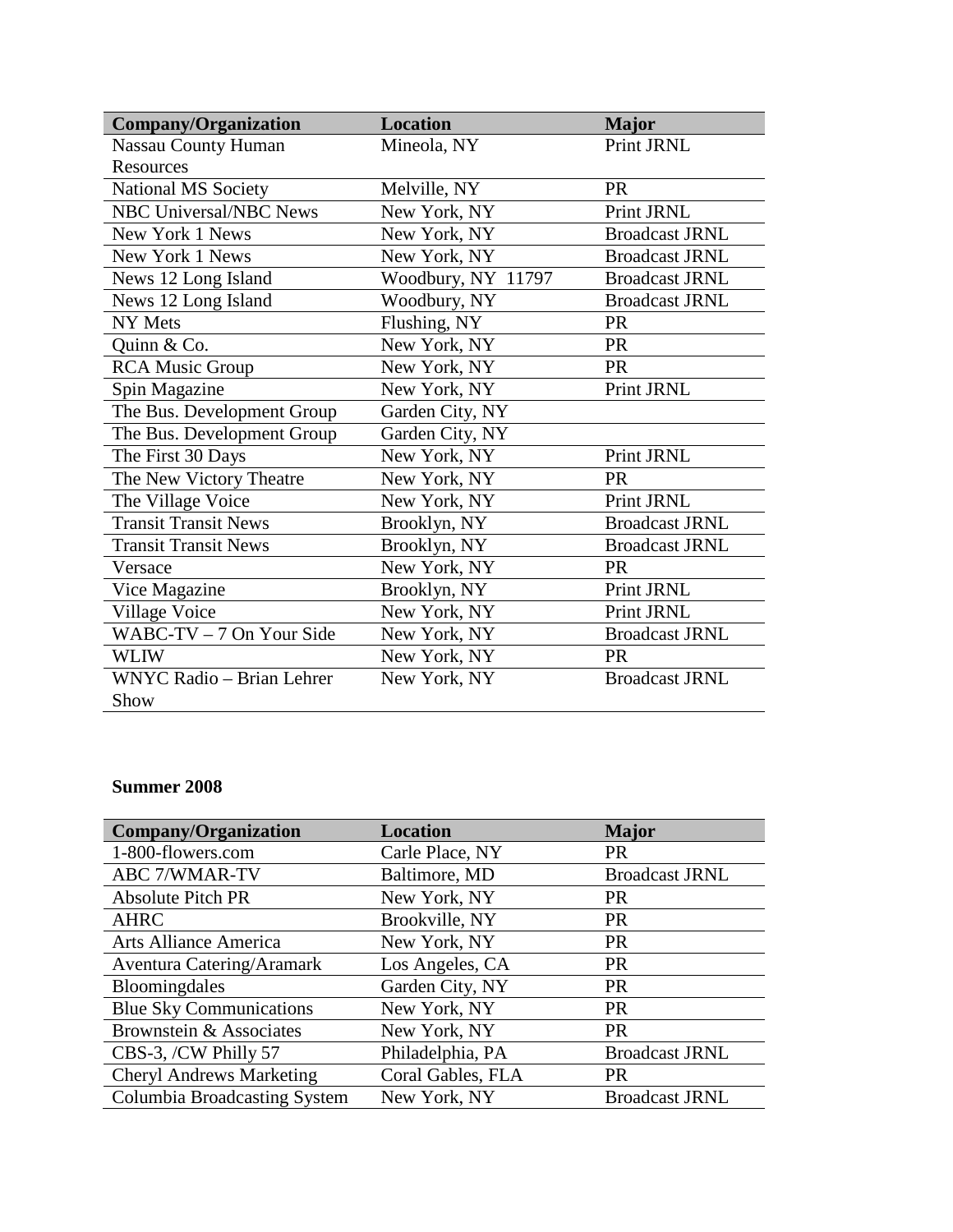| <b>Company/Organization</b>          | <b>Location</b>      | <b>Major</b>          |
|--------------------------------------|----------------------|-----------------------|
| Commerce Bank Championship           | Melville, NY         | <b>Broadcast JRNL</b> |
| CRT/Tanaka                           | New York, NY         | <b>PR</b>             |
| Earnshaw's                           | New York, NY         | Print JRNL            |
| <b>Education Through Music</b>       | New York, NY         | <b>PR</b>             |
| E-MODA                               | Philadelphia, PA     | Print JRNL            |
| <b>Fitness Incentive</b>             | Babylon, NY          | <b>PR</b>             |
| Flix55.com                           | Melville, NY         | <b>PR</b>             |
| Forbes.com                           | New York, NY         | <b>PR</b>             |
| Jets Insider.com                     | Huntington, NY       | Print JRNL            |
| Jets Insider.com                     | Huntington, NY       | Print JRNL            |
| L.I. Pulse Magazine                  | Patchogue, NY        | Print JRNL            |
| Live Nation                          | Wallingford, CT      | <b>PR</b>             |
| Long Island Press                    | Syosset, NY          | Print JRNL            |
| MLB.com                              | New York, NY         | Print JRNL            |
| <b>Monroe County Sports</b>          | Rochester, NY        | <b>PR</b>             |
| Commission                           |                      |                       |
| <b>NASDAQ</b>                        | New York, NY         | <b>PR</b>             |
| Neff & Associates, Inc.              | Philadelphia, PA     | <b>PR</b>             |
| New Jersey Jackals                   | Little Falls, NJ     | Print JRNL            |
| News 12 Long Island                  | Woodbury, NY         | <b>Broadcast JRNL</b> |
| NY 1 News                            | New York, NY         | <b>Broadcast JRNL</b> |
| NY 1 News                            | New York, NY         | <b>Broadcast JRNL</b> |
| NY 1 News                            | New York, NY         | <b>Broadcast JRNL</b> |
| <b>NYC Sports Commission</b>         | New York, NY         | <b>MASS</b>           |
| OK! Magazine                         | New York, NY         | PR                    |
| <b>Priority Films</b>                | New York, NY         | <b>PR</b>             |
| Publicis Consultants/PR,             | New York, NY         | <b>PR</b>             |
| Queens Gazette                       | Long Island City, NY | Print JRNL            |
| <b>RDW Group</b>                     | Providence, RI       | <b>PR</b>             |
| Rogers & Cowan                       | New York, NY         | <b>PR</b>             |
| <b>Shout PR</b>                      | Costa Mesa, CA       | <b>PR</b>             |
| <b>Terry Anzur Coaching Services</b> |                      | <b>MASS</b>           |
| The Cannon Group                     | New York, NY         | <b>PR</b>             |
| The College Bound Network            | Staten Island, NY    | Print JRNL            |
| The Leukemia & Lymphoma              |                      | <b>PR</b>             |
| Society                              |                      |                       |
| The Score Radio (CBS)                | Chicago, IL          | <b>PR</b>             |
| Time Inc./In Style PR                | New York, NY         | <b>PR</b>             |
| <b>Transit Transit</b>               | Brooklyn, NY         | <b>Broadcast JRNL</b> |
| U.S. Secret Service                  | Washington, DC       | <b>PR</b>             |
| Versace                              | New York, NY         | <b>PR</b>             |
| WABC-TV                              | New York, NY         | <b>Broadcast JRNL</b> |
| <b>WBAB Radio Station</b>            | West Babylon, NY     | <b>Broadcast JRNL</b> |
| WMUR-TV                              | Manchester, NH       | <b>Broadcast JRNL</b> |